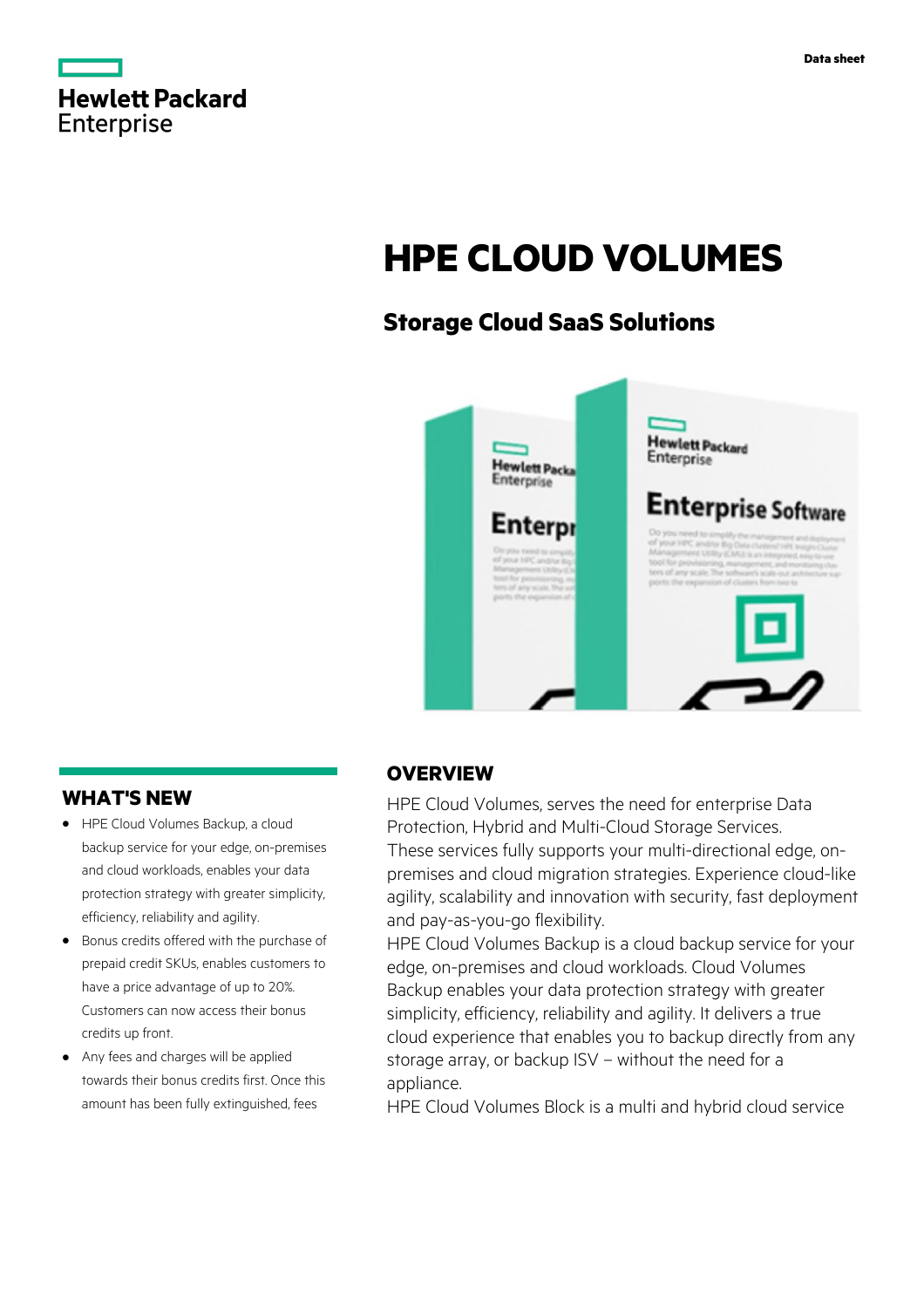and charges will then be applied against the prepaid amount.

for storing and managing your data. This data can be attached dynamically to various cloud compute providers without vendor lock-in and egress costs. Perfect for recovery, hybrid CI/CD, bi- directional migration, hybrid data protection etc.

### **FEATURES**

#### **Data Mobility**

Your data, where you need it; Attach your data to all major Cloud Compute service providers including Amazon Web Services, Azure™ or Google Cloud Platform.

Leverage the strengths and cost efficiency of different cloud compute providers to Develop Applications, perform Data Analytics and run Operations on another.

If you decide to bring services back "on-premises", HPE Cloud Volumes solutions allows for a fast reverse migration and more importantly without excessive egress costs.

#### **Data Durability**

Disaster recovery or backup from anywhere to anywhere with simplified administration and self-service restores.

Benefit from making cloud cost effective long term retention, reuse archive and compliance. [1]

#### **Cloud Economics**

Reinvest savings to innovation and growth with everything-as-a-service with no start-up or maintenance costs that fit the needs of most IT budgets.

#### **On Premise and in the Cloud**

Enable an on-premises experience with the flexibility and cost effectiveness of "the cloud". Take complete control over your data through a platform as easy to use as native cloud storage.

Benefit from the reliability and features your application need with global visibility data manageability, no matter what.

Disaster recovery or backup from anywhere to anywhere with simplified administration and self-service restores while making cloud cost effective, long term retention, reuse archive and compliance.